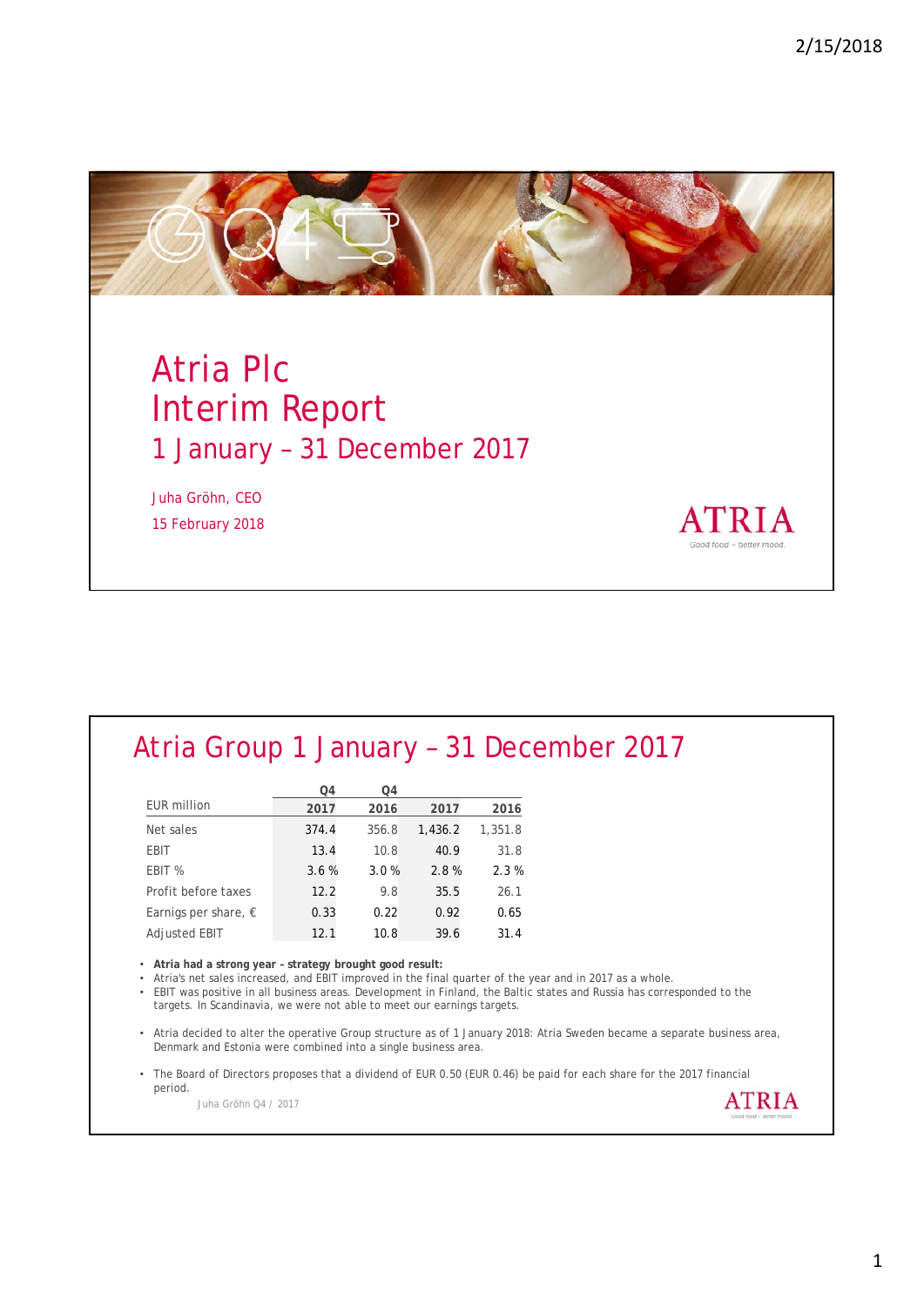# Atria Finland 1 January – 31 December 2017

|                      | O <sub>4</sub> | O <sub>4</sub> |       |       |
|----------------------|----------------|----------------|-------|-------|
| <b>EUR million</b>   | 2017           | 2016           | 2017  | 2016  |
| Net sales            | 260.7          | 246.6          | 986.4 | 932.3 |
| <b>EBIT</b>          | 11.4           | 10.8           | 36.3  | 24.2  |
| EBIT %               | 4.4%           | 4.4%           | 3.7%  | 2.6%  |
| <b>Adjusted EBIT</b> | 11.4           | 10.8           | 36.3  | 24.2  |

- **Atria Finland's** growth in net sales was due to increased sales in all channels and the consolidation of the Kaivon Liha business into Atria as of the beginning of the final quarter of 2016.
- Atria's focus on organic and profitable growth in line with its Healthy Growth strategy and its successful cost management translated into improvements in EBIT.
- In October, Atria decided to centralise pig slaughtering and cutting by moving these operations from Jyväskylä to the Nurmo plant. Beef processing will stay in Jyväskylä.

Juha Gröhn Q4 / 2017

# Atria Finland 1/2

- Atria delivered approximately three million kilogrammes of frozen pork products to China in 2017. The first batch of products arrived in China at the end of June.
- The investment in the pig cutting plant project at the Nurmo production plant was completed on schedule at the end of 2017. The value of the investment is EUR 36 million, and the savings will begin to materialise in early 2018.
- Together with Nurmon Aurinko Oy, Atria will build the largest solar power park in Finland next to the Nurmo production plant. The first sections of the solar power park were connected to Atria's power grid at the end of July. The solar power park is expected to be fully ready for commissioning in autumn 2018.



**ATRIA** 

4 Juha Gröhn / Q4 2017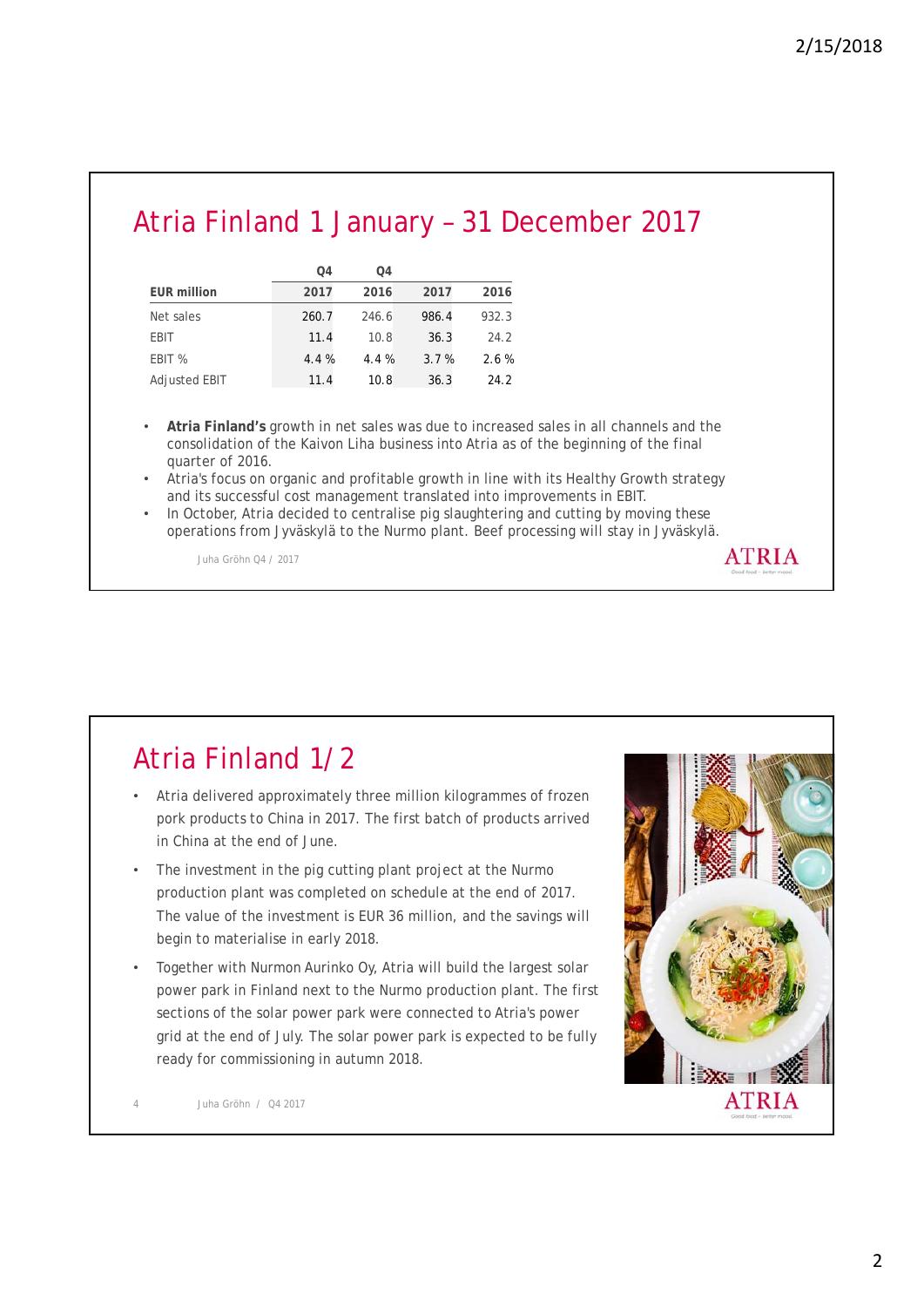#### Atria Finland 2/2

- Atria's market share and manufacturer's share in retail and amongst Food Service customers strengthened between October and December. For the year as a whole, market share remained at a similar level yearon-year, approximately 25 per cent. (Source: Atria)
- In December, the World Packaging Organization (WPO) selected the world's best packaging for 2018. Atria's new minced meat packaging was the winner of its class, and it was named the WorldStar in the field of packaging.
- In autumn 2017, Atria launched antibiotic-free chicken. Antibiotic-free pork will be launched in February 2018. In addition to this Atria Beef contract production farms began a pilot project to trial antibiotic-free beef production.



**ATRIA** 

5 Juha Gröhn / Q4 2017

# Atria Scandinavia 1 January – 31 December 2017

|                                | Q4   | Q4   |       |       |
|--------------------------------|------|------|-------|-------|
| <b>EUR million</b>             | 2017 | 2016 | 2017  | 2016  |
| Net sales                      | 90.1 | 88.3 | 355.1 | 343.4 |
| <b>EBIT</b>                    | 2.2  | 0.7  | 4.8   | 8.4   |
| EBIT %                         | 2.4% | 0.8% | 1.4%  | 2.4%  |
| Items affecting comparability: |      |      |       |       |
| Divestment of subsidiary       | 1.4  |      | 1.4   |       |
| Sale of real estate company    |      |      |       | 1.4   |
| Adjusted EBIT                  | 0.8  | 0.7  | 3.5   | 7.0   |

• **Atria Scandinavia's net sales** grew by 4.8 per cent in the local currency, with 2 per cent organic growth. The growth was mainly due to the consolidation of the Lagerbergs poultry company into Atria in 2016. The decrease in EBIT was due to higher raw material prices and the poor performance of the poultry business.

• Consumer demand for poultry in Sweden was dampened by cases of Campylobacter on chicken farms in the first half of 2017. Demand for fresh poultry on the retail market in Sweden decreased by 4 per cent over 2017. In 2016, the product group saw demand grow by 13 per cent. (Source: AC Nielsen)

• The sudden drop in demand over 2017 led to an over-supply of poultry on the market, forcing the prices of poultry down. **ATRIA** 

Juha Gröhn Q4 / 2017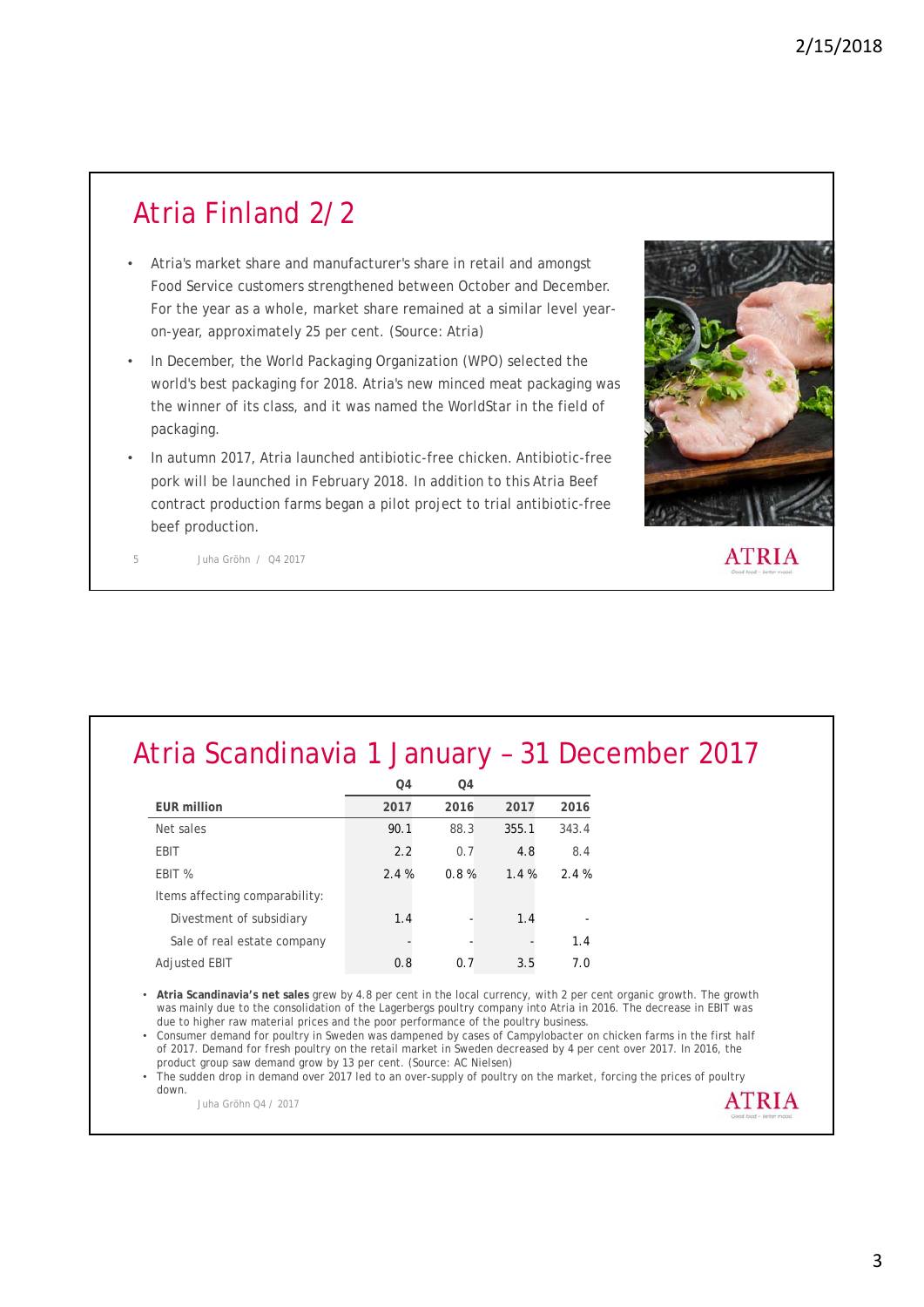#### Atria Scandinavia

- The construction of new production premises at the poultry plant has progressed in accordance with the investment programme. The new production plant will be commissioned in phases by the end of 2018.
- Atria's market share in cold cuts and cooking sausages decreased slightly in Sweden.
- The market share of Atria's own-brand fresh poultry products in Sweden increased over 2017.
- At the end of the year, Atria launched the revamped Ridderheims brand on the Swedish market, with new packaging and product concepts.
- Juha Gröhn Q4 / 2017 • The Pastejköket vegetable pâté launched in 2017 was one of the most successful new products.



# Atria Russia 1 January – 31 December 2017

|                    | Q4   | Q4      |      |         |
|--------------------|------|---------|------|---------|
| <b>EUR million</b> | 2017 | 2016    | 2017 | 2016    |
| Net sales          | 21.7 | 21.1    | 85.7 | 71.8    |
| <b>EBIT</b>        | 0.8  | $-0.6$  | 0.8  | $-0.7$  |
| EBIT %             | 3.5% | $-2.7%$ | 0.9% | $-0.9%$ |
| Adjusted EBIT      | 0.8  | $-0.6$  | 0.8  | $-0.7$  |

- **Atria Russia's** net sales for January-December grew by 6 per cent, in the local currency.
- Net sales saw particularly good growth in the Sibylla product group and delicatessen products.
- Price rises due to increased raw material prices and improved profitability of the product selection contributed to the growth in EBIT.
- In Russia, retail trends showed positive development in the third quarter, and they remained positive during the final quarter.

Juha Gröhn Q4 / 2017

**ATRIA**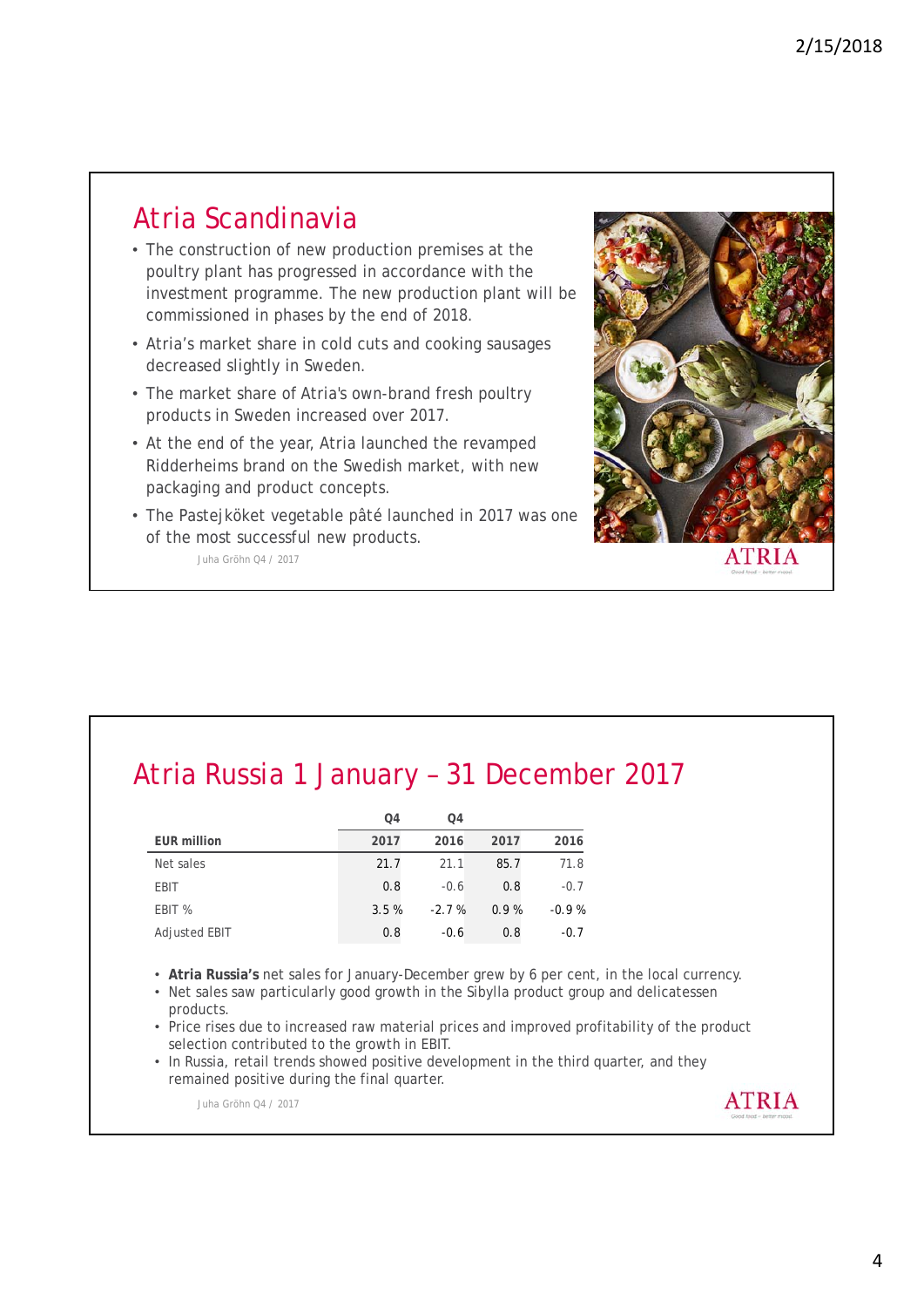#### Atria Baltic 1 January – 31 December 2017

|                                                 | Q4   | O <sub>4</sub> |      |        |
|-------------------------------------------------|------|----------------|------|--------|
| <b>EUR million</b>                              | 2017 | 2016           | 2017 | 2016   |
| Net sales                                       | 9.5  | 8.8            | 37.9 | 34.4   |
| EBIT                                            | 0.5  | 0.6            | 2.7  | 0.7    |
| EBIT %                                          | 5.4% | 7.2%           | 7.2% | 2.0%   |
| Items affecting comparability:<br>Pig farm sale |      |                |      | $-1.0$ |
| <b>Adjusted EBIT</b>                            | 0.5  | 0.6            | 2.7  | 1.7    |

• **Atria Baltic** increased its net sales in the contracting market by almost 9 per cent year-on-year. Atria's overall retail market share rose to 14.3 per cent.

• The increase in net sales for January-December was mainly due to new product launches. EBIT continued to grow thanks to improved sales and better productivity than in the previous year.

• Sales of new minced meat products and sausages with a high meat content (77.7 %) were excellent.

• Sales of seasonal Christmas products were also good.

Juha Gröhn Q4 / 2017



# Financial development

"The Healthy Growth strategy has been put into practice – growth has been attained and profitability has improved."

CEO Juha Gröhn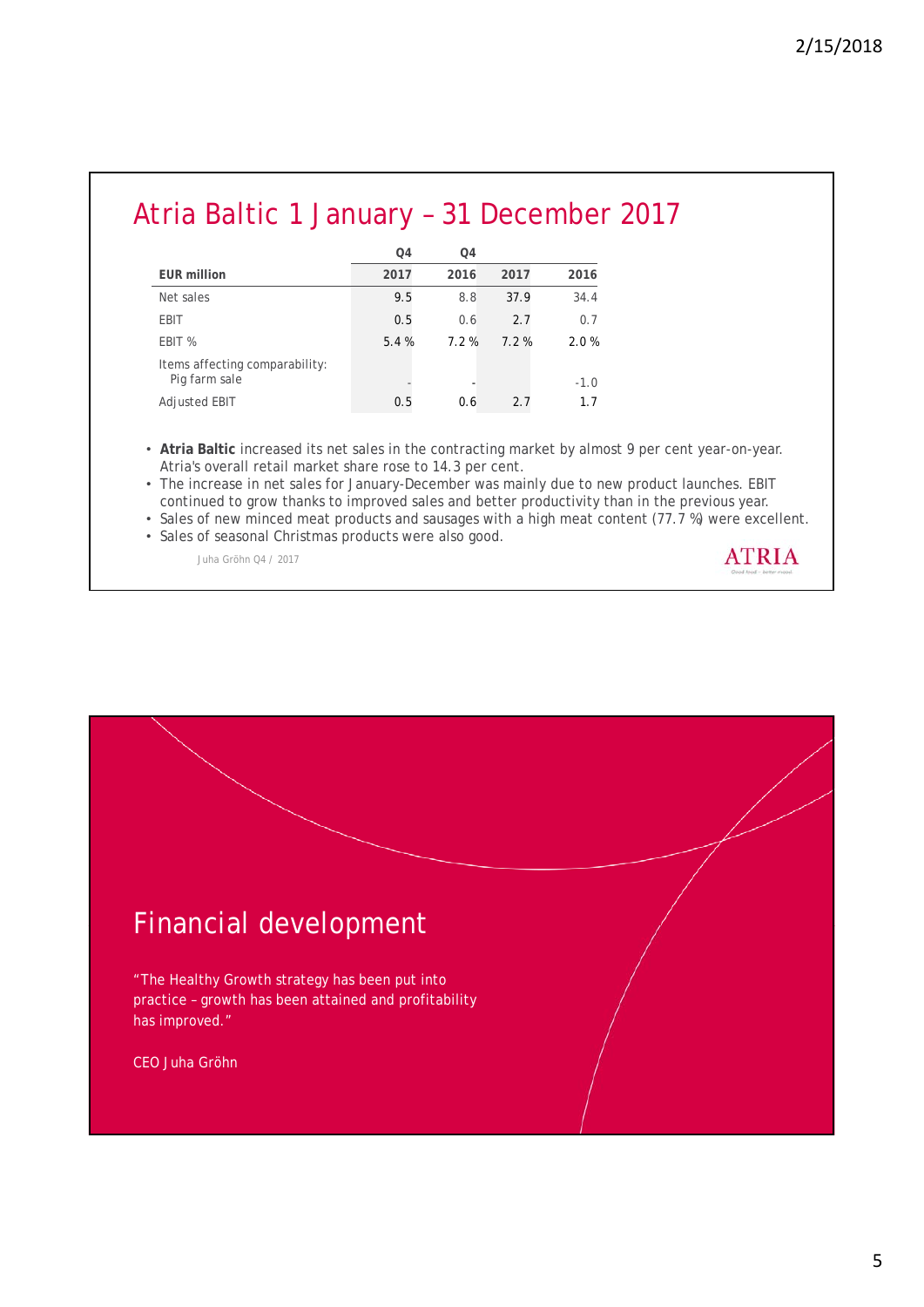



6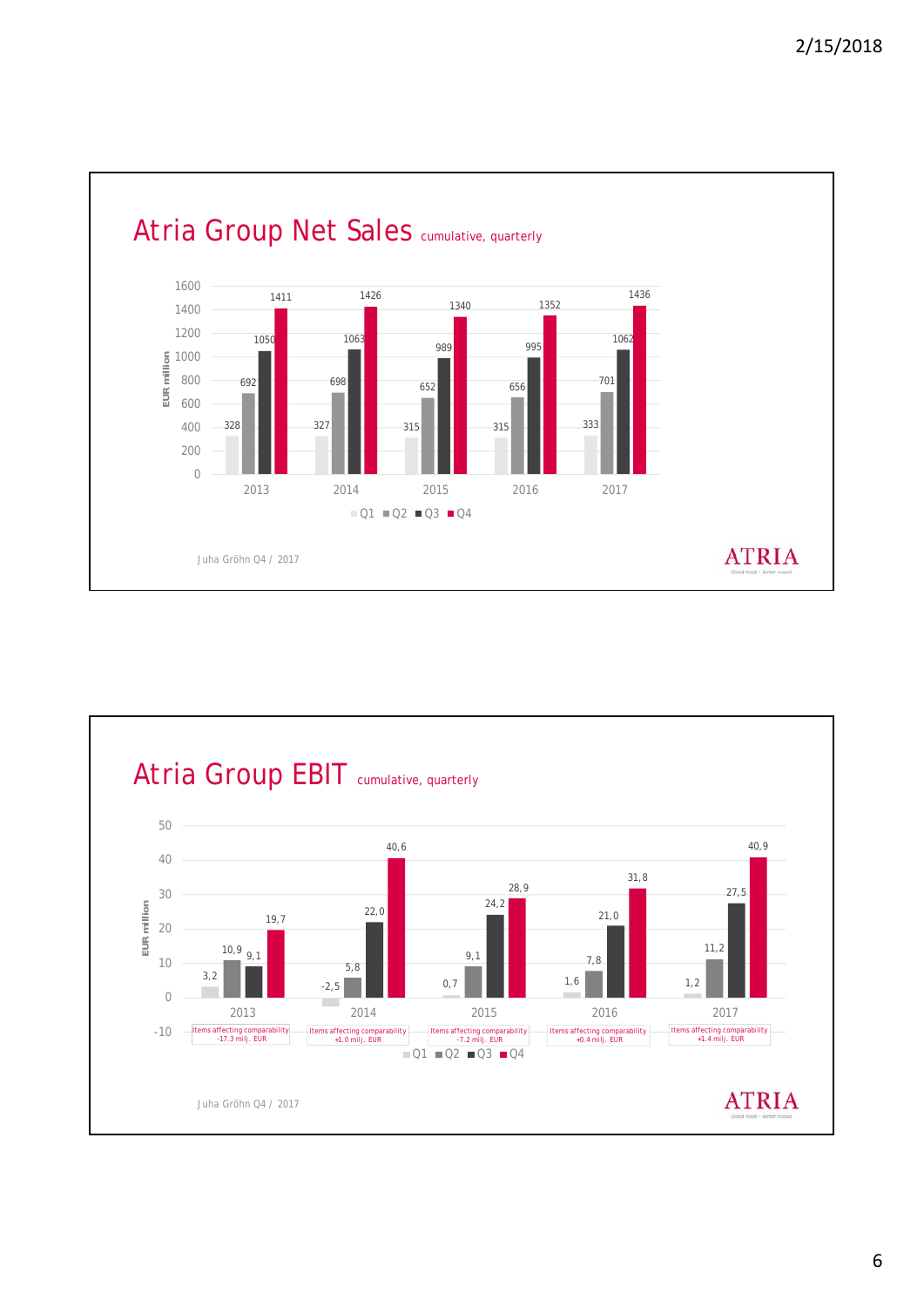**ATRIA** 

#### Atria Group Financial indicators 1 January – 31 December 2017

| <b>EUR million</b>                  | 31 Dec 2017 | 31 Dec 2016 |
|-------------------------------------|-------------|-------------|
| Shareholder's equity per share, EUR | 14.81       | 14.49       |
| Interest-bearing liabilities        | 214.3       | 217.8       |
| Equity ratio, %                     | 47.5 %      | 46.5%       |
| Net gearing, %                      | 49.0 %      | 50.5 %      |
| Gross investments                   | 53.9        | 829         |
| Gross investments, % of net sales   | 3.8%        | 6.1%        |
| Average number of employees         | 4.449       | 4.315       |

• During the period under review, the Group's free cash flow (operating cash flow - cash flow from investments) was EUR +19.2 million (EUR -2.5 million).

• The total translation differences with the Russian rouble and the Swedish krona recognised in equity reduced equity by EUR 6.1 million (EUR +6.6 million) in January–December.

• On 31 December 2017, the Group had undrawn committed credit facilities worth EUR 105.0 million (31 December 2016: EUR 105.0 million). The average maturity of loans and committed credit facilities at the end of the period under review was 3 years 4 months (31 December 2016: 3 years 9 months).

Juha Gröhn Q4 / 2017

|                                          | Q <sub>4</sub> |          | $O1 - O4$  |            |  |
|------------------------------------------|----------------|----------|------------|------------|--|
| <b>EUR million</b>                       | 2017           | 2016     | 2017       | 2016       |  |
| <b>NET SALES</b>                         | 374.4          | 356.8    | 1,436.2    | 1,351.8    |  |
| Cost of goods sold                       | $-328.7$       | $-310.6$ | $-1,262.9$ | $-1,187.4$ |  |
| <b>GROSS PROFIT</b>                      | 45.7           | 46.2     | 173.3      | 164.4      |  |
| % of Net sales                           | 12.2%          | 13.0%    | 12.1%      | 12.2%      |  |
| Other income                             | 3.2            | 1.3      | 5.7        | 4.6        |  |
| Other expences                           | $-35.5$        | $-36.7$  | $-138.1$   | $-137.2$   |  |
| <b>EBIT</b>                              | 13.4           | 10.8     | 40.9       | 31.8       |  |
| % of Net sales                           | 3.6%           | 3.0%     | 2.8%       | 2.3%       |  |
| Financial income and expences            | $-1.7$         | $-1.6$   | $-7.3$     | $-6.3$     |  |
| Income from jointventures and associates | 0.5            | 0.7      | 1.9        | 0.7        |  |
| PROFIT BEFORE TAXES                      | 12.2           | 9.8      | 35.5       | 26.1       |  |
| Income taxes                             | $-2.1$         | $-3.1$   | $-7.1$     | $-6.6$     |  |
| PROFIT FOR THE PERIOD                    | 10.1           | 6.7      | 28.4       | 19.6       |  |
| Earnings/share, $\epsilon$               | 0.33           | 0.22     | 0.92       | 0.65       |  |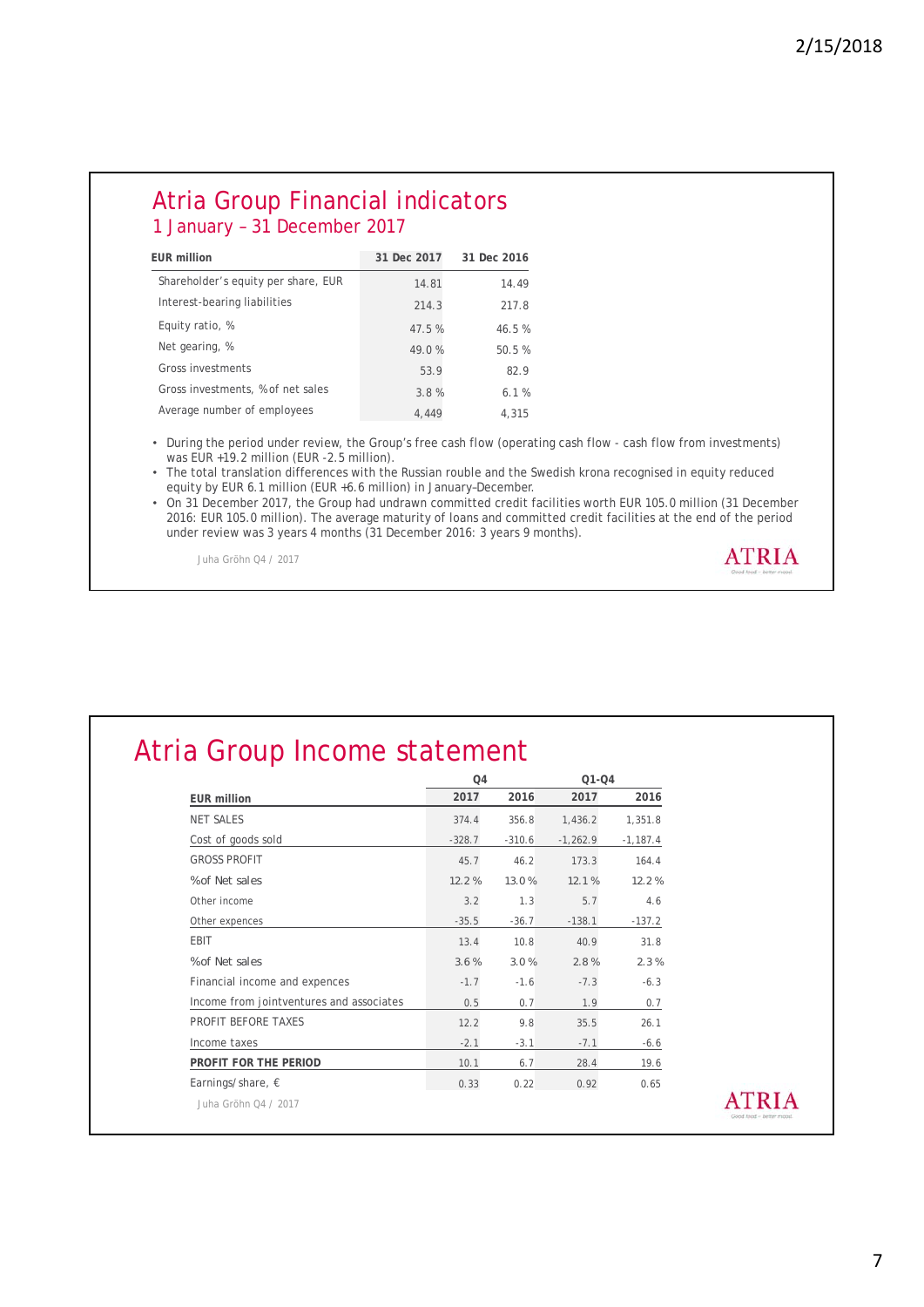**ATRIA** 

| <b>EUR million</b>                                                            | 2017    | 2016    |
|-------------------------------------------------------------------------------|---------|---------|
| Cash flow from operating activities                                           | 82.3    | 74.4    |
| Financial items and taxes                                                     | $-17.8$ | $-9.6$  |
| NET CASH ELOW FROM OPERATING ACTIVITIES<br>Investing activities, tangible and | 64.5    | 64.8    |
| intangible assets                                                             | $-53.1$ | $-42.6$ |
| Acquired operations                                                           |         | $-30.2$ |
| Sold operations                                                               | 4.0     | 5.2     |
| Change in non-current receivables                                             | 2.3     | 1.4     |
| Dividends received from investments                                           | 0.8     | 0.1     |
| Change in other investments                                                   | 0.7     | $-1.3$  |
| NET CASH USED IN INVESTING ACTIVITIES                                         | $-45.3$ | $-67.3$ |
| <b>FREE CASH FLOW</b>                                                         | 19.2    | $-2.5$  |
| Changes in interest-bearing liabilities                                       | $-3.5$  | 15.4    |
| Dividends paid                                                                | $-13.1$ | $-11.3$ |
| NET CASH USED IN FINANCING ACTIVITIES                                         | $-16.6$ | 4.1     |
| CHANGE IN LIOUID FUNDS                                                        | 2.6     | 1.7     |

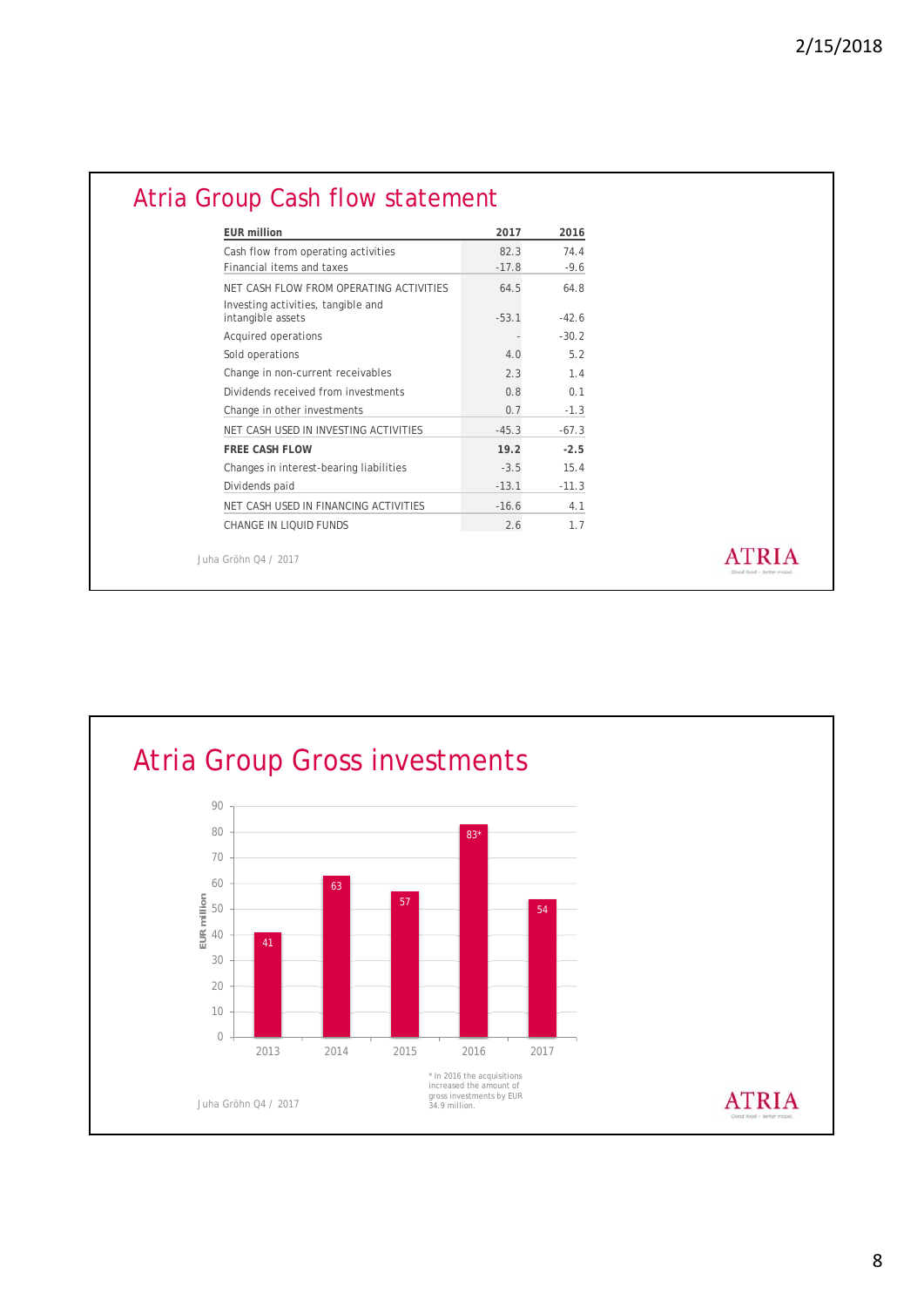

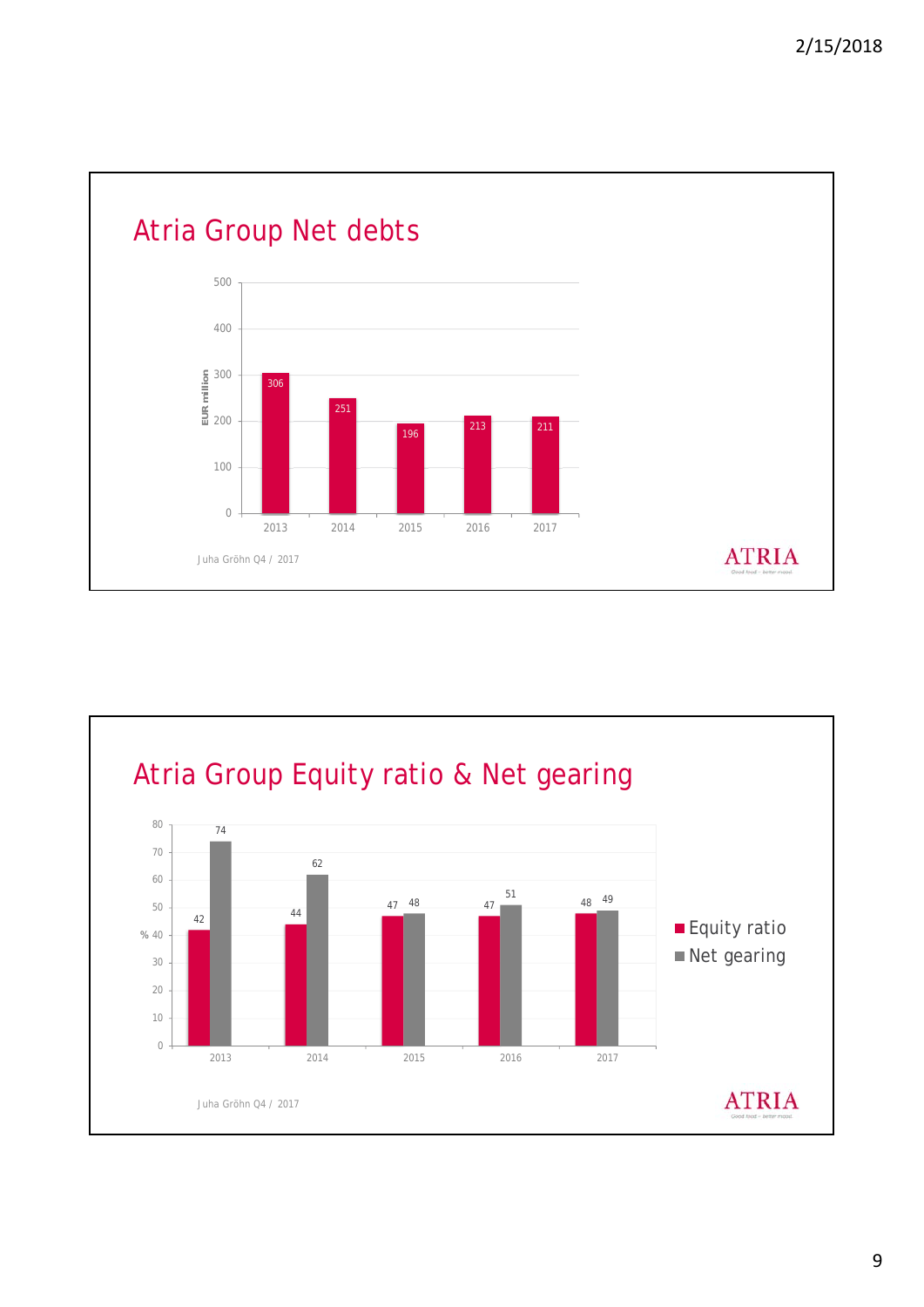#### Business risks in the period under review and short-term risks

- Incidents related to the quality and safety of raw materials and products in any part of the chain, from primary production to consumption, are ordinary short-term risks in Atria's business environment. Price trends for raw materials, the general economic climate, market development and competitors' operations can give rise to uncertainty in the demand for Atria's products.
- Other potential short-term uncertainties in Atria's operations are related to implementing the strategy, maintaining or improving the financial results of business areas and integrating acquired businesses.
- African swine fever continues to cause disruption in Estonia. There is a risk of it spreading to Finland. Atria has taken several precautionary measures to prevent the disease from spreading into its production facilities, and strives to manage the risk.
- Changes in the value of the Russian rouble and the Swedish krona are reflected in the Group's euro-denominated net sales and result.

Juha Gröhn Q4 / 2017

## Outlook for the future

• Consolidated EBIT was EUR 40.9 million in 2017. In 2018, EBIT is expected to be better than in 2017. In 2018, net sales are expected to grow.

Juha Gröhn Q4 / 2017

**ATRIA** 

**ATRIA**